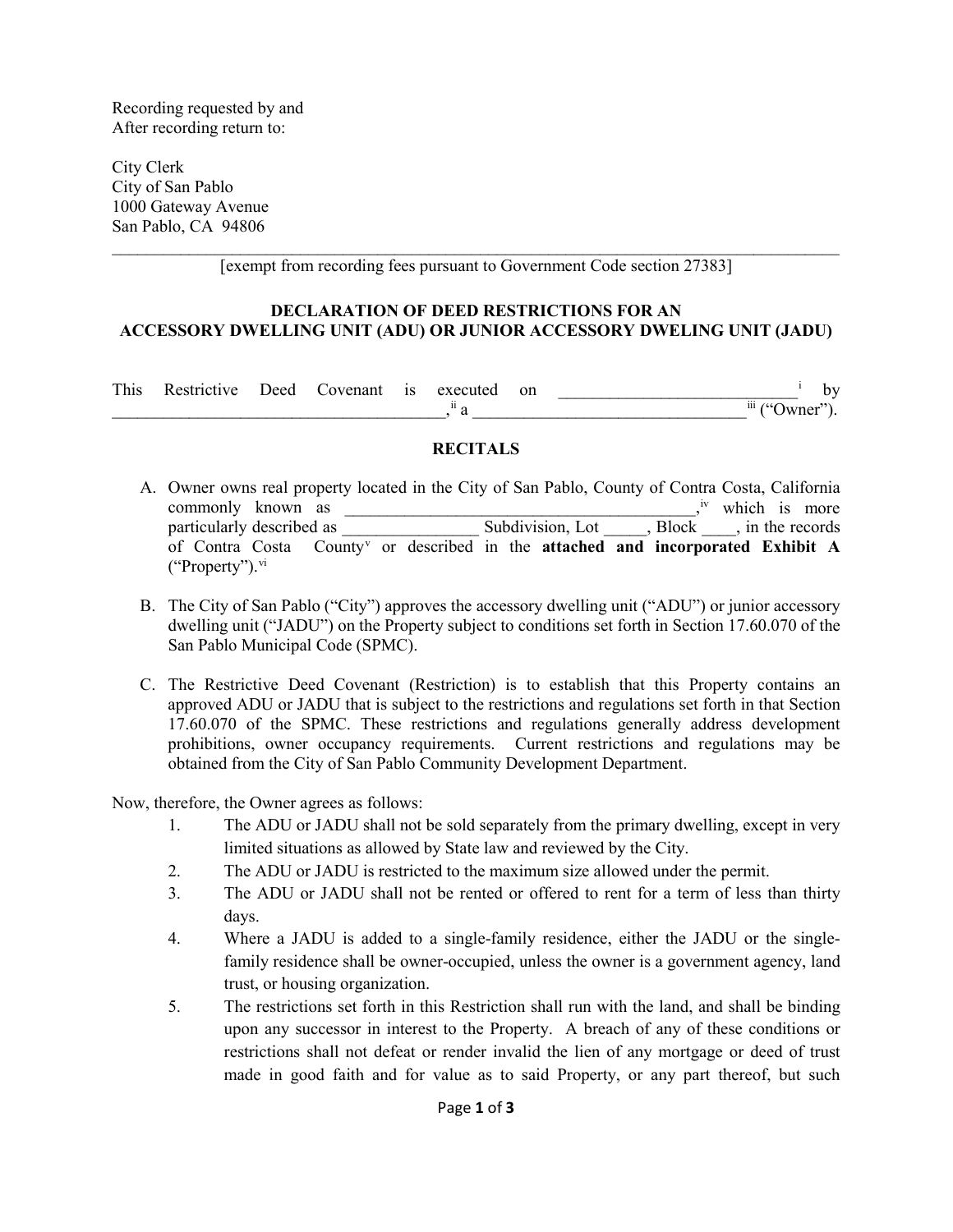conditions or restrictions shall be binding and effective against any owner who acquires title to the Property by foreclosure, trustee's sale or otherwise.

- 6. This Restriction shall not be amended, released, terminated or removed from the Property without the prior written consent of the City of San Pablo.
- 7. This Restriction shall be recorded in the Contra Costa Recorder's Office.
- 8. The Owner shall prepare a disclosure statement that shall be included in any future offer or sale documents which shall read as follows:

*You are purchasing a property with a permit for an (junior) accessory dwelling unit. This permit carries with it certain restrictions that must be met by the owner of the property. You are prohibited from selling the (junior) accessory dwelling unit separately. The (junior) accessory dwelling unit is restricted to the maximum size allowed under the permit. The (junior) accessory dwelling unit may not be rented or offered for rent for a term of less than 30 days. A copy of the permit is available from the current owner or from the City of San Pablo Community Development Department.*

\_\_\_\_\_\_\_\_\_\_\_\_\_\_\_\_\_\_\_\_\_\_\_\_\_\_\_\_\_\_\_\_\_\_\_\_\_\_\_\_\_\_\_\_\_\_\_\_\_\_\_\_

 $\mathcal{L}_\text{max}$  , and the contract of the contract of the contract of the contract of the contract of the contract of the contract of the contract of the contract of the contract of the contract of the contract of the contr

 $\mathcal{L}_\text{max}$  , and the contract of the contract of the contract of the contract of the contract of the contract of the contract of the contract of the contract of the contract of the contract of the contract of the contr

- 9. In the event that any restrictions herein contained is invalid or is held to be invalid or void by any court of competent jurisdiction, such invalidity shall in no way affect any other restriction contained in this Declaration.
- 10. No delay or omission or breach of the conditions or restrictions in this Declaration on the part of Owners or successors in interest to Property shall be constructed as a waiver of such conditions or restrictions.

OWNER (s) of Property:

Signature [vii](#page-2-6)

 $\mathcal{L}_\text{max}$  , and the contract of the contract of the contract of the contract of the contract of the contract of the contract of the contract of the contract of the contract of the contract of the contract of the contr Printed Name

Signature [viii](#page-2-7)

Printed Name

[attach notary certificate]

ATTACH EXHIBIT A (Legal Description)

Page **2** of **3**